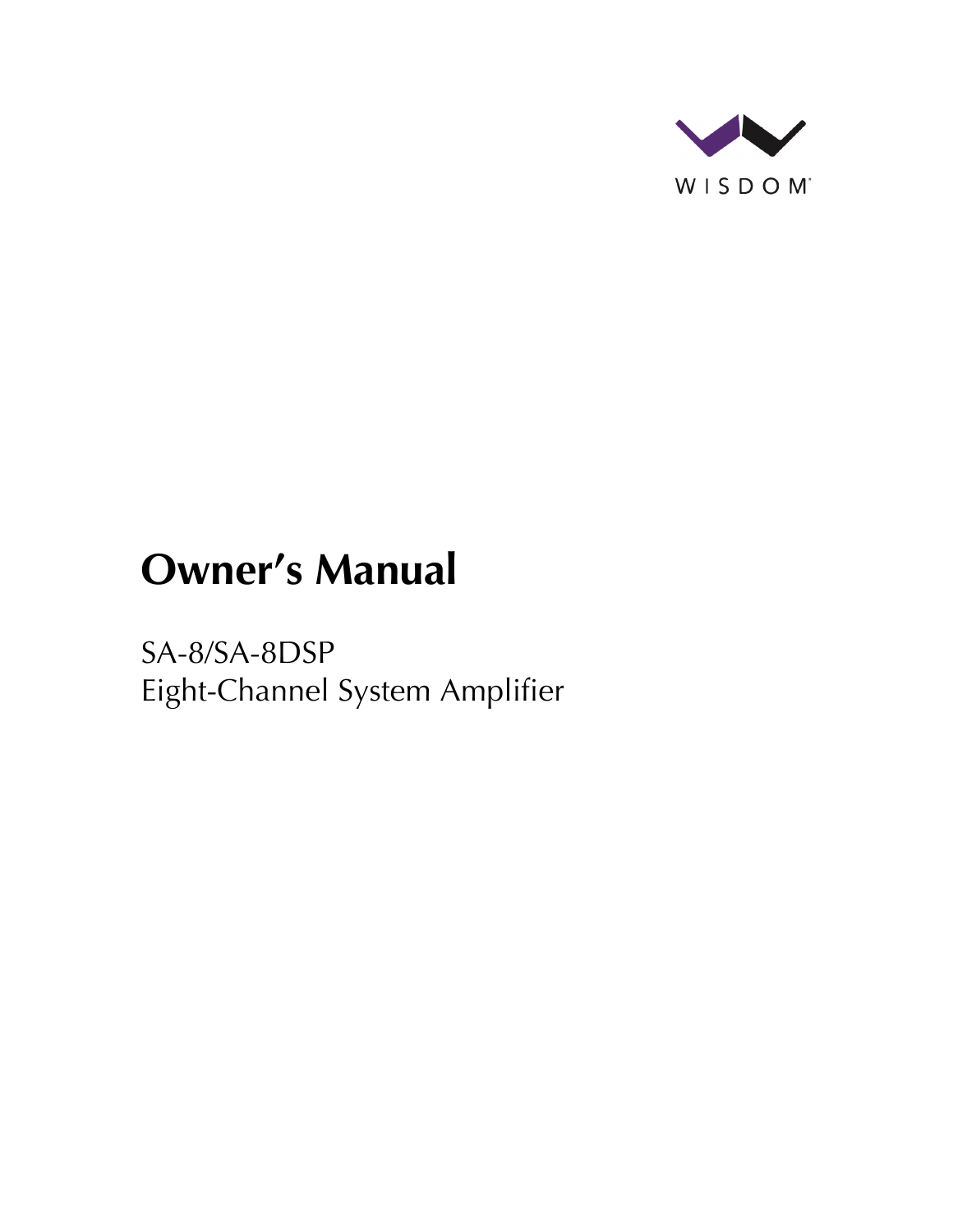## **Table of Contents**

**Safety Instructions | 4**

**Unpacking | 5**

**Included Accessories |5**

**Placement | 5**

**Ventilation and Operating Voltage | 7**

**Rackmount Installation | 7**

**Front Panel | 7**

**Rear Panel | 9**

**Care & Maintenance | 13**

**North American Warranty | 13**

**Obtaining Service | 14**

**Specifications | 16**

**Dimensions | 17**

# **DOCUMENT CONVENTIONS**

This document contains general safety, installation, and operation instructions for the Wisdom Audio SA-8 Amplifier. It is important to read this document before attempting to use this product. Pay particular attention to:

**WARNING: Calls attention to a procedure, practice, condition or the like that, if not correctly performed or adhered to, could result in injury or death.** 

**CAUTION: Calls attention to a procedure, practice, condition or the like that, if not correctly performed or adhered to, could result in damage to or destruction of part of or the entire product.** 

*Note: Calls attention to information that aids in the installation or operation of the product.*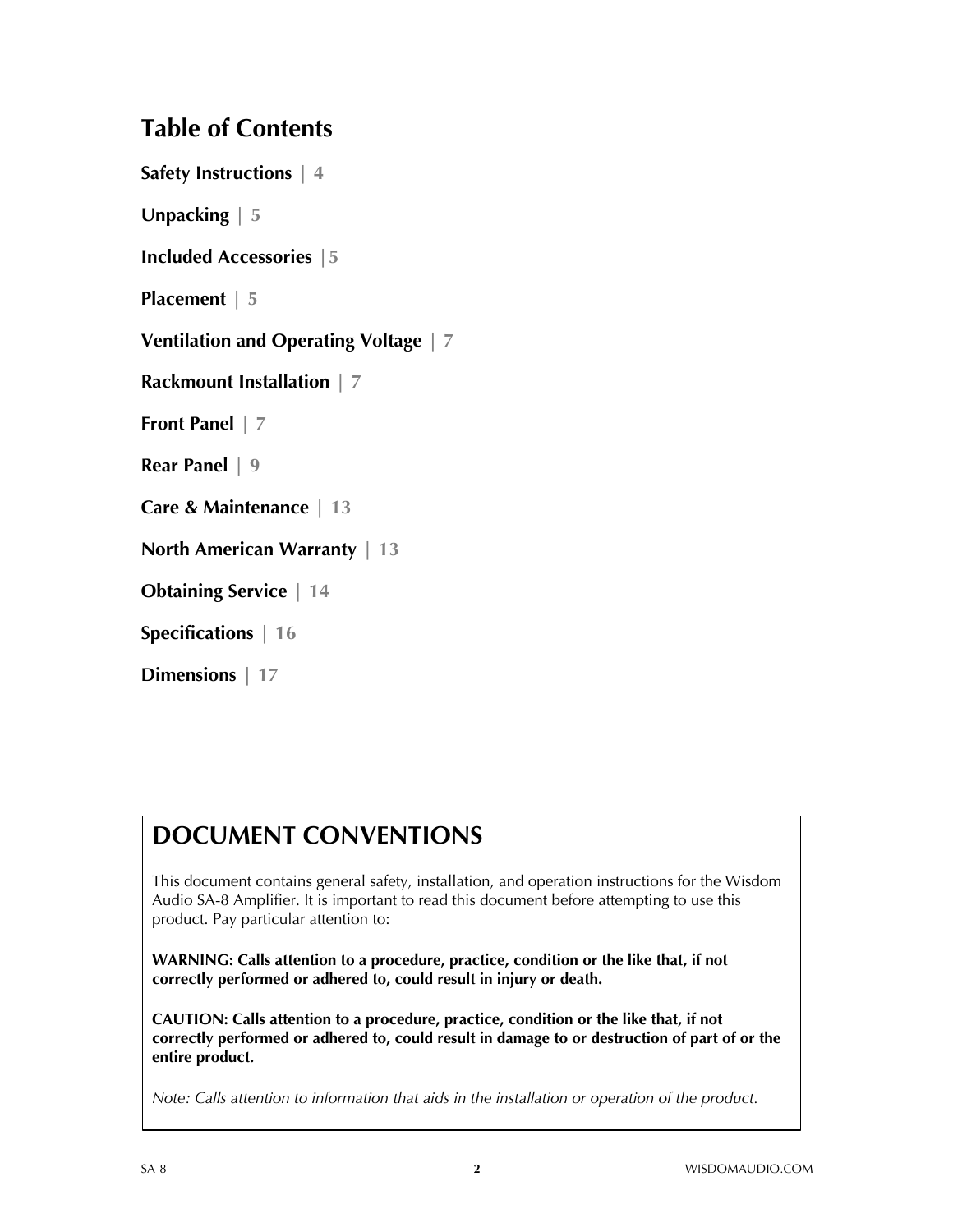#### **WARNING: TO REDUCE THE RISK OF FIRE OR ELECTRIC SHOCK, DO NOT EXPOSE THIS APPLIANCE TO RAIN OR MOISTURE.**



**CAUTION: TO REDUCE THE RISK OF ELECTRICAL SHOCK, DO NOT REMOVE COVER. NO USER-SERVICEABLE PARTS INSIDE. REFER SERVICING TO QUALIFIED PERSONNEL.** 

#### **DANGER:**



The lightning flash with arrowhead symbol, within an equilateral triangle, is intended to alert the user to the presence of un-insulated "dangerous voltage" within the product's enclosure that may be of sufficient magnitude to constitute a risk of electric shock to persons.

#### **IMPORTANT**

The exclamation point within an equilateral triangle is intended to alert the user to the presence of important operating and maintenance (servicing) instructions in the literature accompanying this equipment.

Marking by the "CE" symbol (shown left) indicates compliance of this device with the EMC (Electromagnetic Compatibility) and LVD (Low Voltage Directive) standards of the European Community.

a Class B digital device, pursuant to part 15 of the FCC Rules. These limits are designed to provide



reasonable protection against harmful interference in a residential installation. This equipment generates, uses, and can radiate radio frequency energy and, if not installed and used in accordance with the instructions, may cause harmful interference to radio communications. However, there is no guarantee that interference will not occur in a particular installation. If this equipment does cause harmful interference to radio or television reception, which can be determined by turning the equipment off and on, the user is encouraged to try to correct the interference by one or more of the following measures:

- Reorient or relocate the receiving antenna
- Increase the separation between the equipment and the receiver

Note: This equipment has been tested and found to comply with the limits for

- Connect the equipment into an outlet on a circuit different from that to which the receiver is connected
- Consult the dealer or an experienced radio/TV technician for help

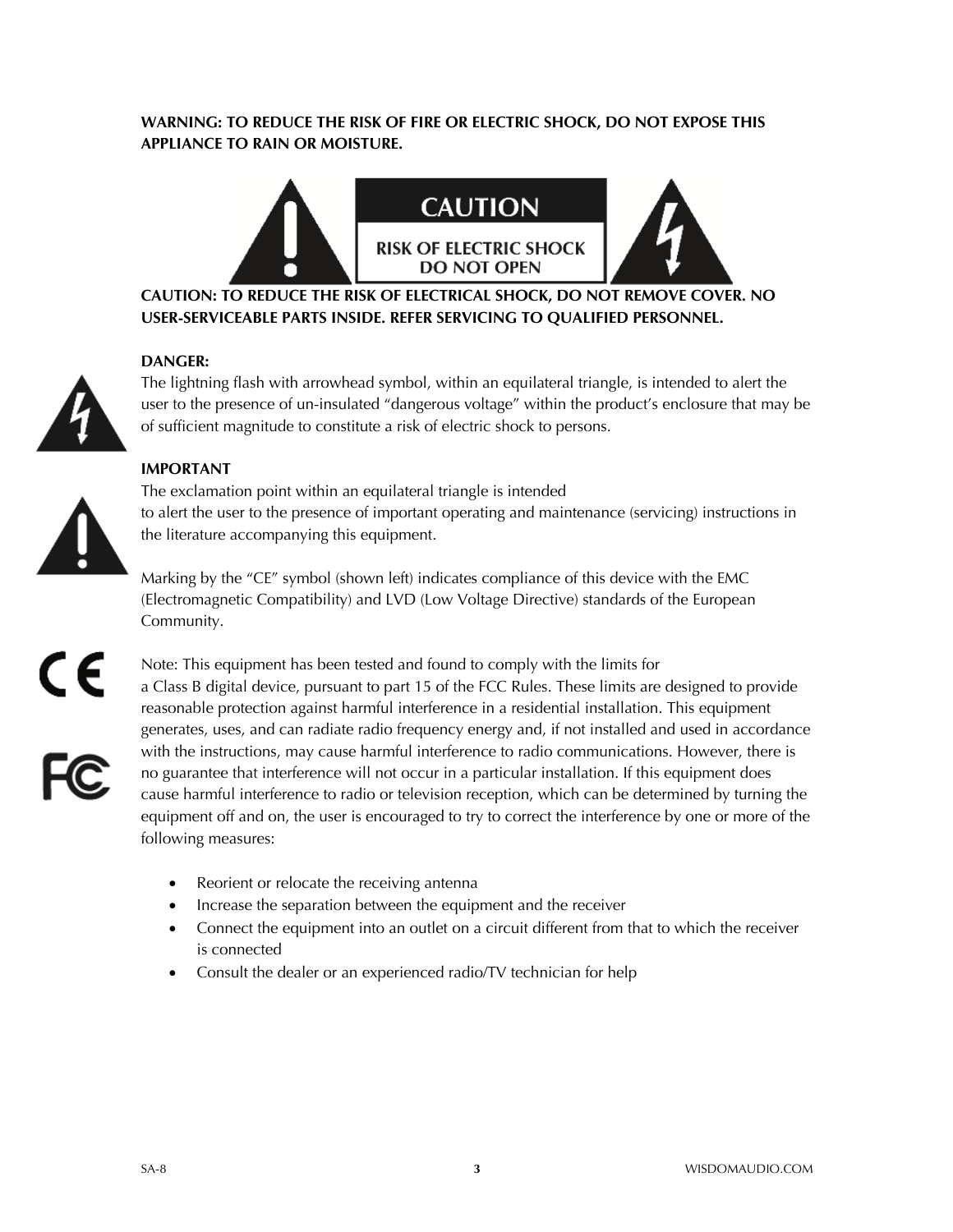## **Important Safety Instructions**

Please read all instructions and precautions carefully and completely before operating your Wisdom Audio equipment.

- **1.** Read these instructions.
- **2.** Keep these instructions.
- **3.** Heed all warnings.
- **4.** Follow all instructions.
- **5.** Do not use this equipment near water.
- **6.** Clean only with a dry cloth.
- **7.** Do not block any ventilation openings. Install in accordance with the manufacturer's instructions.
- **8.** Do not install near any heat sources such as radiators, heat registers, stoves, or other apparatus (including amplifiers) that produce heat.
- **9.** Do not defeat the safety purpose of the polarized or grounding-type plug. A polarized plug has two blades with one wider than the other. A grounding type plug has two blades and a third grounding prong. The wide blade of the third prong is provided for your safety. If the provided plug does not fit into your socket, consult an electrician for replacement of the obsolete outlet.
- **10.** Protect the power cord from being walked on or pinched particularly at plugs, convenience receptacles, and the point where they exit from the apparatus.
- **11.** Only use attachments/accessories specified by the manufacturer.
- **12.** Unplug this apparatus during lightning storms or when unused for long periods of time.
- **13.** Refer all servicing to qualified personnel. Servicing is required when the apparatus has been damaged in any way, such as a power-supply cord or plug is damaged, liquid has been spilled or objects have fallen into the apparatus, the apparatus has been exposed to rain or moisture, does not operate normally, or has been dropped.
- **14.** ALWAYS disconnect your entire system from the AC mains before connecting or disconnecting any cables, or when cleaning any component.
- **15.** NEVER operate this product with any covers removed.
- **16.** NEVER wet the inside of this product with any liquid.
- **17.** NEVER pour or spill liquids directly on to this unit.
- **18.** NEVER bypass any fuse.
- **19.** NEVER replace any fuse with a value or type other than those specified.
- **20.** NEVER operate this product in an explosive atmosphere.
- **21.** ALWAYS keep electrical equipment out of the reach of children.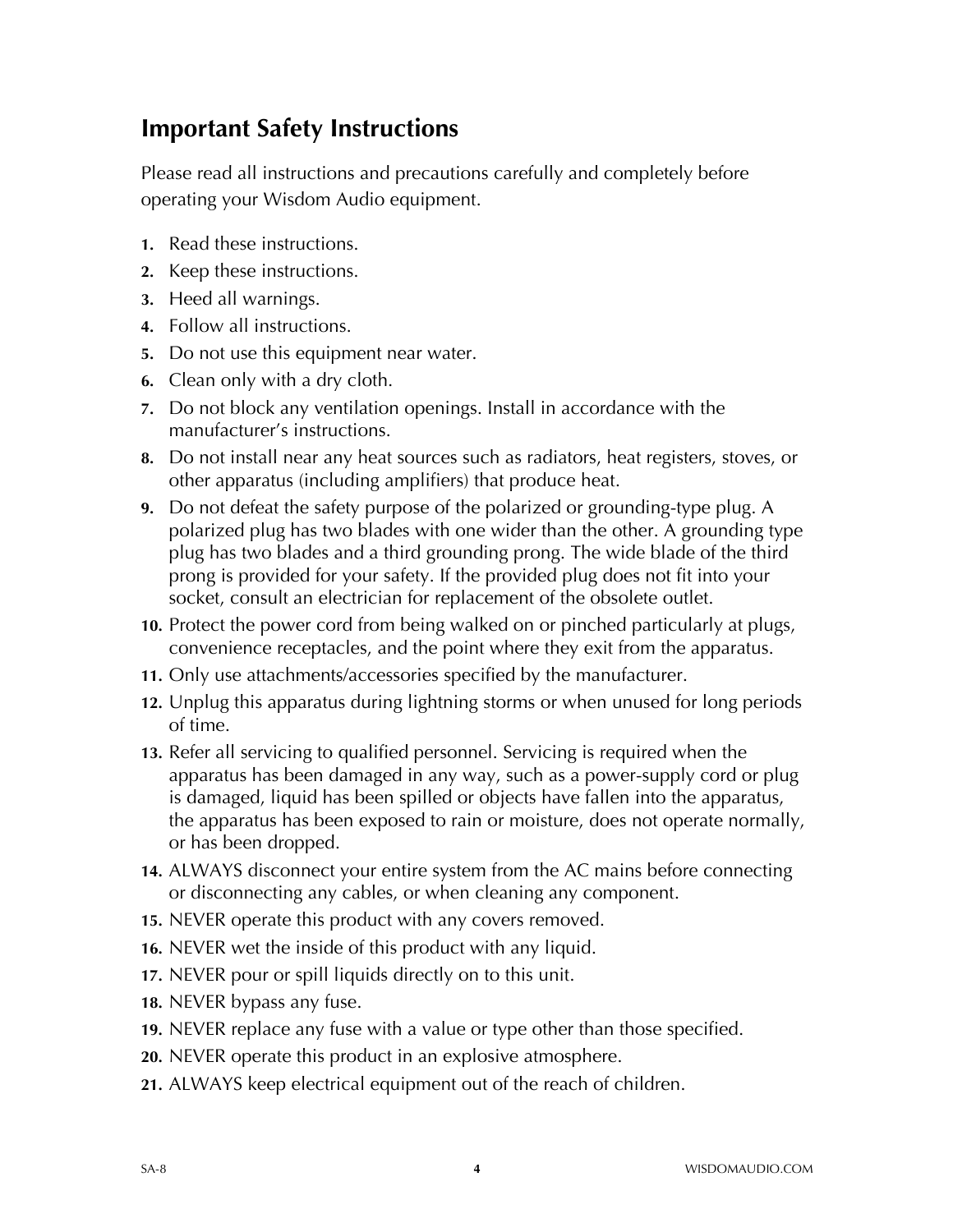# **Unpacking the SA-8**

The Wisdom Audio SA-8 amplifier is a substantial piece of equipment. Please exercise caution when unpacking your SA-8 to ensure that you do not strain yourself from its (perhaps unexpected) weight.

### **CAUTION**

**Do not attempt to lift your SA-8 while bending or twisting from the waist.** Use your legs for lifting, not your back.

### **Always stand as straight as possible and keep the SA-8 close to your body to reduce strain on your back.**

After unpacking your SA-8, keep all packing materials for future transport. If you need to ship your SA-8, only the original, purpose-designed shipping carton is acceptable. Any other method of shipping this product runs a significant risk of damage to the SA-8; damage that would not be covered by the warranty.

Carefully inspect your SA-8 for possible damage due to shipping. If you discover any, contact your Wisdom Audio dealer immediately.

## **Included Accessories**

- Power Cord (North America) IEC 320-C19/Nema 5-15P
- Power Cord (EU) IEC 320-C19/CEE 7/7
- Rackmount Ears Left/Right
- Screws (6) Torx T10, Black
- Torx Wrench T10

## **Placement Considerations**

### **PRECAUTION**

**For your protection, review "Important Safety Instructions" and "Operating Voltage" before you install your SA-8.**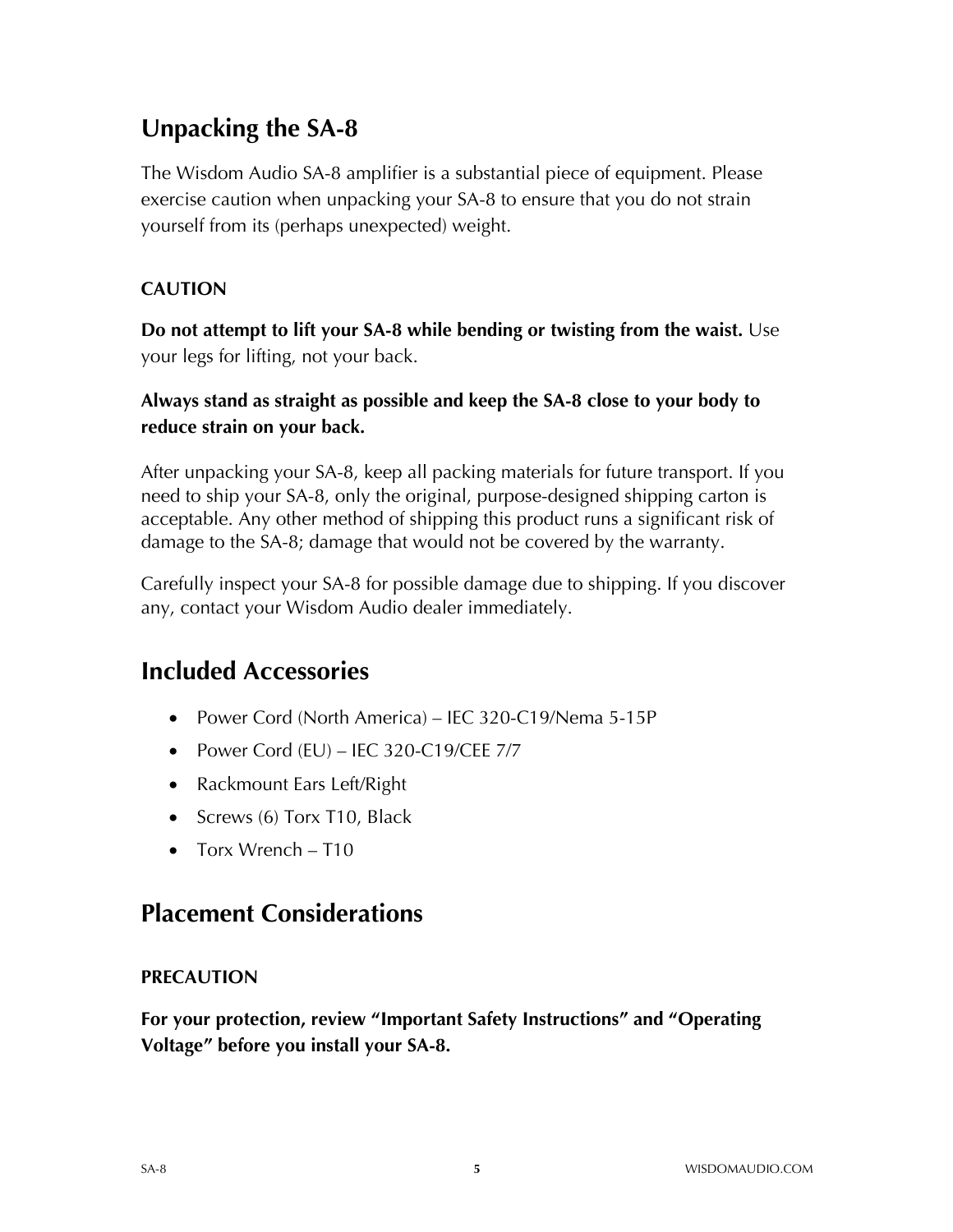Note that adequate clearance for the AC cord and connecting signal cables must be left behind your SA-8. We suggest leaving at least six inches (15 cm) of free space behind your SA-8, so all cables have sufficient room to bend without crimping or undue strain.

If possible, the SA-8 should also be placed in such a way that the power switch on the rear panel is easily accessible. This switch disconnects power from the unit completely, resulting in effective disconnection of the SA-8 from the AC mains. You might think of this as a "vacation switch", should you wish to turn off your system completely when you will be away from home for a prolonged period. Just remember to turn it back on again when you return.

# **Ventilation**

Your Wisdom Audio SA-8 has relatively modest ventilation requirements, thanks to its remarkably efficient design. Typically, it becomes only modestly warm during normal operation. Still, please be certain to keep the vents on the sides of the amplifier clear of any obstruction. (The rack mount attachments have corresponding vents.)

Mechanical drawings are included in this manual to facilitate special installations where necessary (see "Dimensions" at the end of this manual).

# **Operating Voltage**

For compatibility with existing household outlets, a standard three prong, 20 ampere plug is provided on the removable, IEC-standard AC mains cable.

The Wisdom Audio SA-8 has a universal 100V-240V, 50hz-60hz AC mains operation. Outside the United States, and depending on local electrical codes and regulations, the AC mains cord may need to be replaced with one that conforms to local plug/outlet standards.

**NOTE:** The AC receptacle employs a 20-amp IEC 320-C19 standard socket (not the more common 15-amp IEC socket).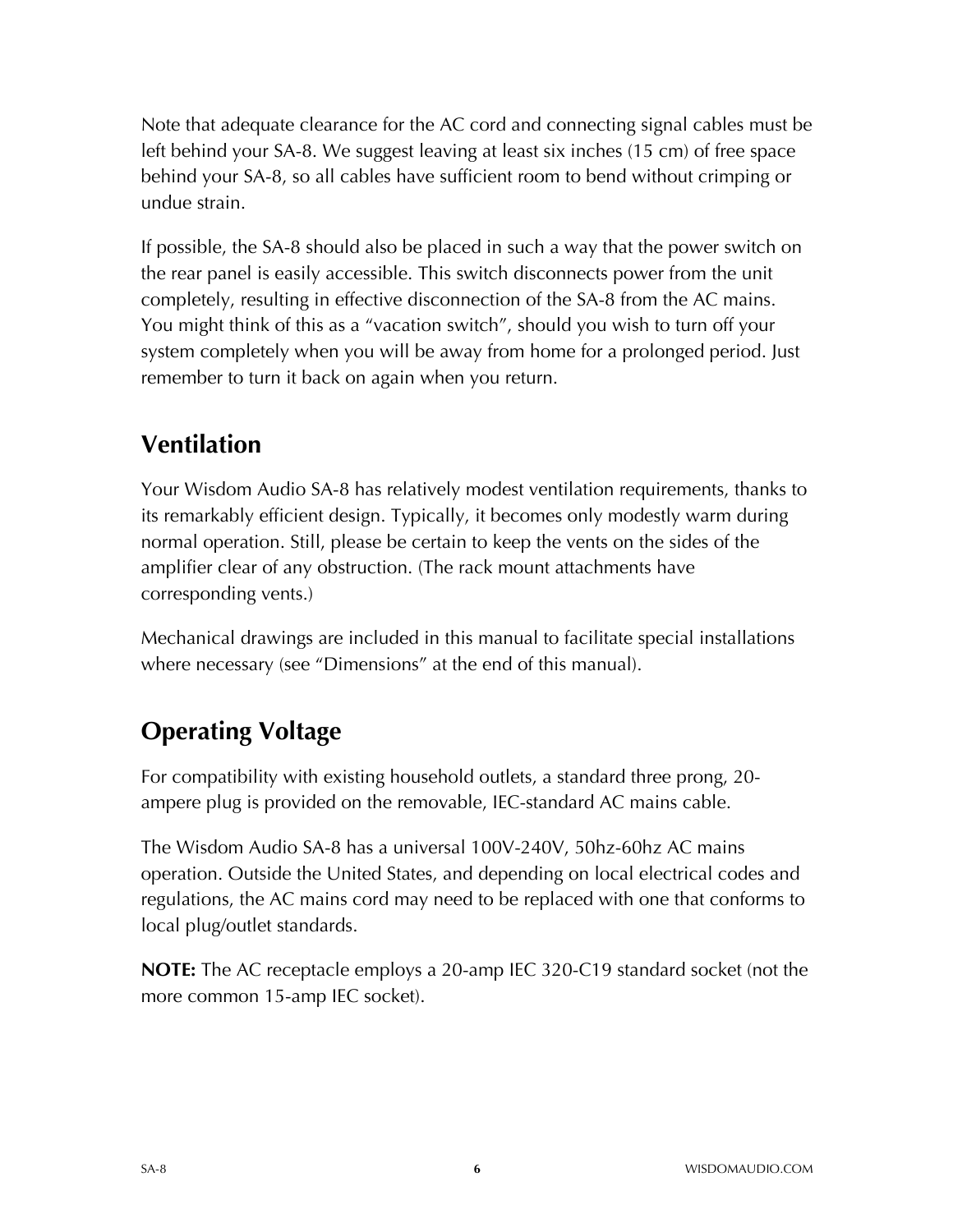# **Rackmount Installation**

Rack mount ears are included with the SA-8 and SA-8DSP. These allow the amplifier to be mounted in a standard 19" wide rack mount. Each amplifier requires 2RU of height.

- **1.** Remove the three (3) T10 screws on the side of the unit closest to the front faceplate using the included T10 Torx screwdriver.
- **2.** Place the rack ears over the side panel and align with the screw holes.
- **3.** Attach the rack ears with the black Torx screws included with the Rack Ears.

# **Front Panel**



**1. Power Switch and Indicator:** The SA-8 features a sculpted front panel that conceals a switch under the flexible left end of the middle section. Gently pressing the left end of the center section will engage a micro switch under the face of the SA-8, which will in turn toggle the unit between operate and standby. The international symbol for power is inscribed in this location to designate its purpose.

There are three normal states for the lit indicators:

- Lit amber LED on left side indicates the unit is receiving power and is in **standby**
- Lit blue channel status indicators indicate the unit is receiving power and is fully **on**
- If both the amber and blue LEDs are off, **no power** is being supplied to the amplifier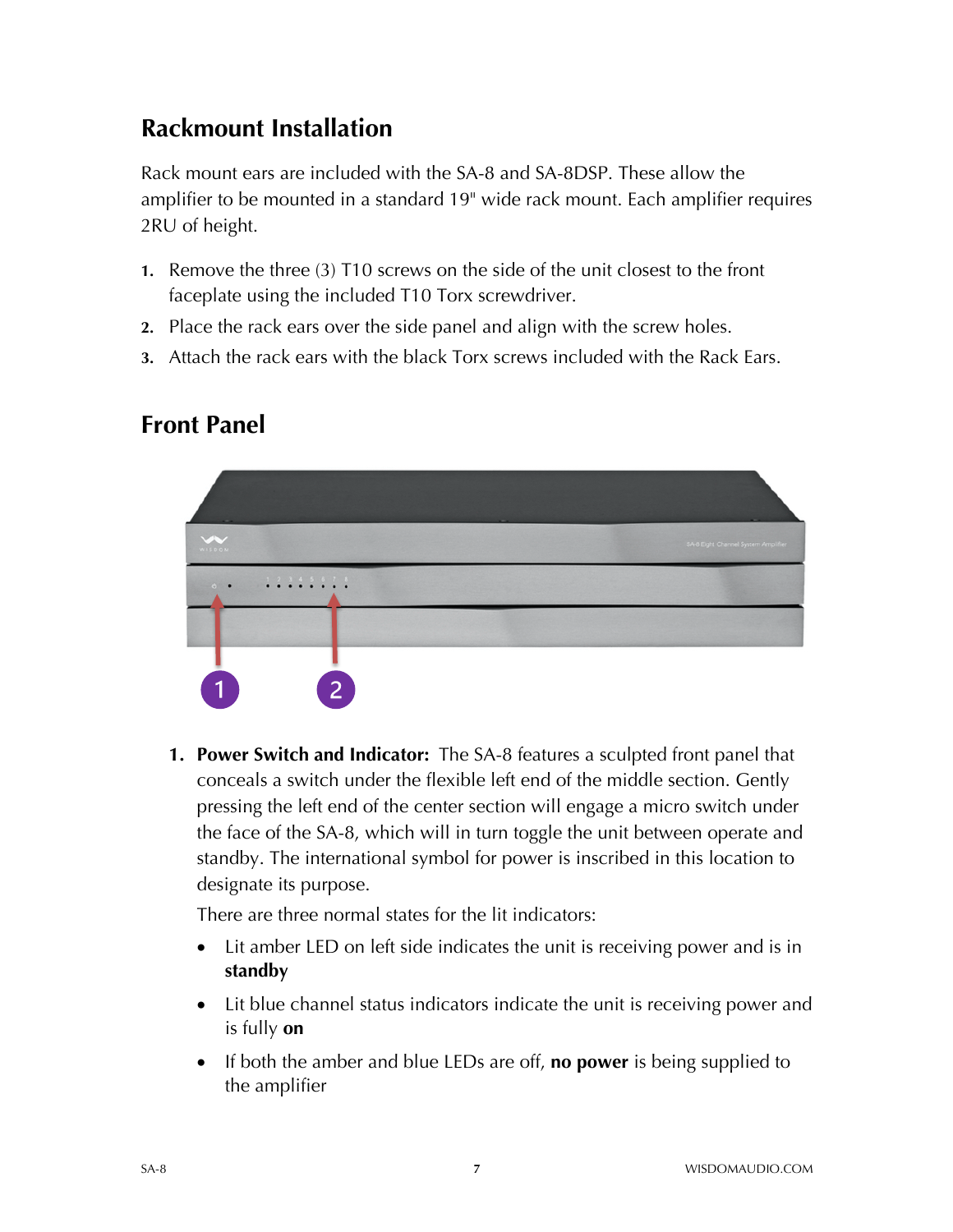- **2. Channel Status Indicators:** These eight LEDs provide visual confirmation of the operational status of the three channels in your SA-8. The SA-8 has built in monitoring for each amplifier channel for temperature and clipping, as well as a system power supply temperature and mains AC line voltage. This ensures the amplifier will operate safely. The front panel LED indicators will display the status of the unit.
	- **All Blue LED On** = Normal Operation
	- **Individual Blue LED Blinking** = Overtemperature Error. A single channel has been disabled due to Overtemperature. The SA-8 will disable the channel and wait until the channel temperature returns to normal and then automatically restart normal operation. This is monitored individually for each channel.
	- **Individual Blue LED Off** = Clipping Error. The SA**-**8 will disable a single channel if that channel has clipping at the output and then will enable the channel after waiting 15 seconds. This is monitored individually for each channel.
	- **ALL Blue LED Blinking Together** = If the power supply has a fault such as Overtemperature or Low Voltage the system will MUTE all channels and wait for the error to clear before restarting normal operation. In this case there may be a problem with the power from the circuit breaker, a brown-out condition, or the unit is being overdriven across all channels for too long.
	- **Amplifier Turns Off Automatically** = If there is a critical fault in the amplifier power supply such as a blown fuse or internal error, the unit will turn off and not allow the unit to power on.

#### **Troubleshooting**

- If one or more indicators are blinking or will not turn on, and will not turn back on automatically, turn off the amplifier and completely disconnect the speaker wires for the offending channel. Turn the amplifier back on and check the status indicator. If it is still blinking, there is likely an internal problem within the SA-8. Please contact your local Wisdom Audio dealer or Wisdom Audio's Technical Service department for assistance
- If removing the speaker wires from the offending channel appears to solve the problem; check the DC resistance across the speaker leads you disconnected. It should read several ohms (the exact number varies a bit by model). If the DC resistance is under 1Ω, carefully check all the connections to make sure no speaker wires are touching each other or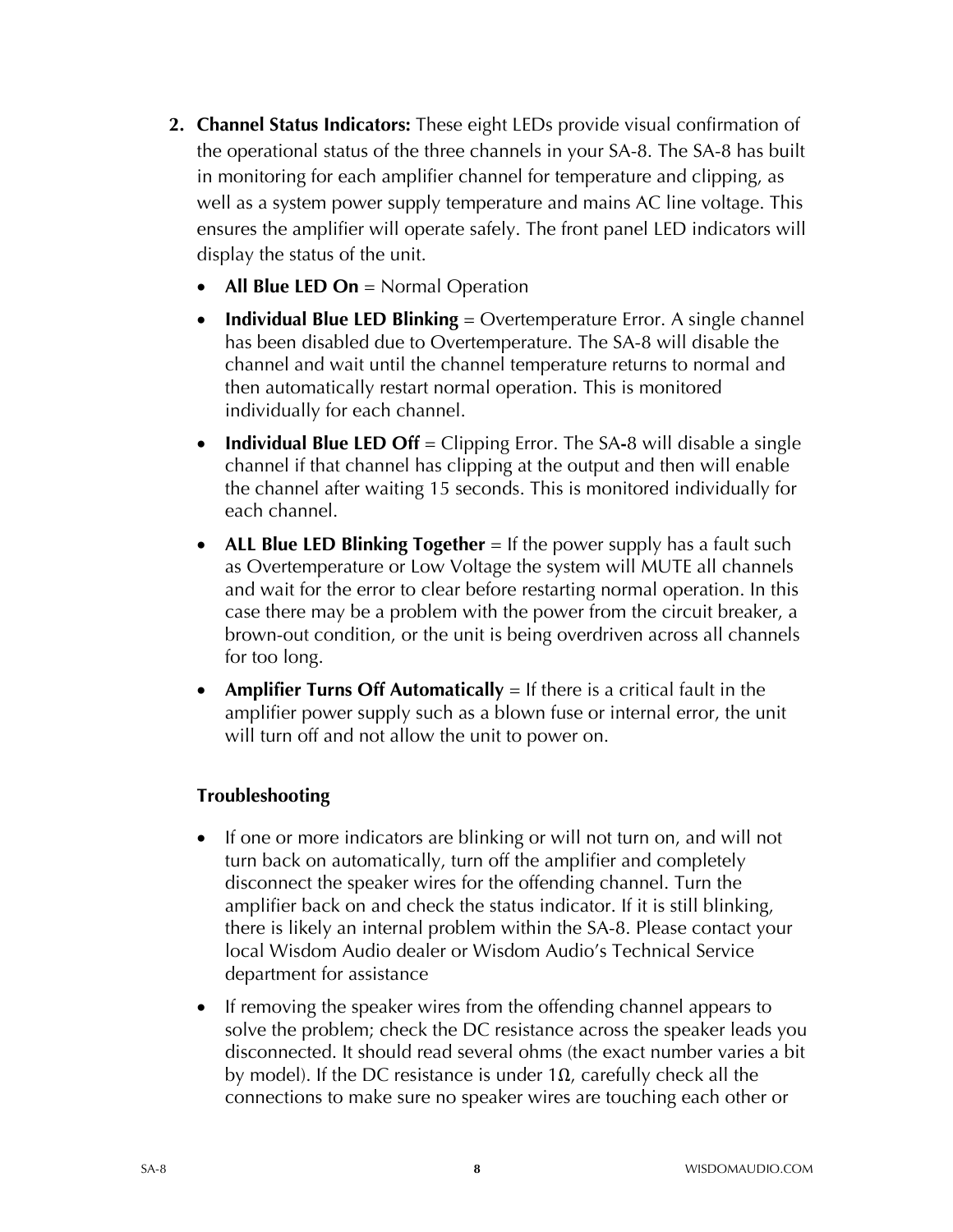shorted out as a result of their insulation having been damaged. If yours is a custom installation with wires that are run in the walls, you should probably call your Wisdom Audio dealer for assistance trouble-shooting the installation.



### **Rear Panel SA-8**

**Rear Panel SA-8DSP**

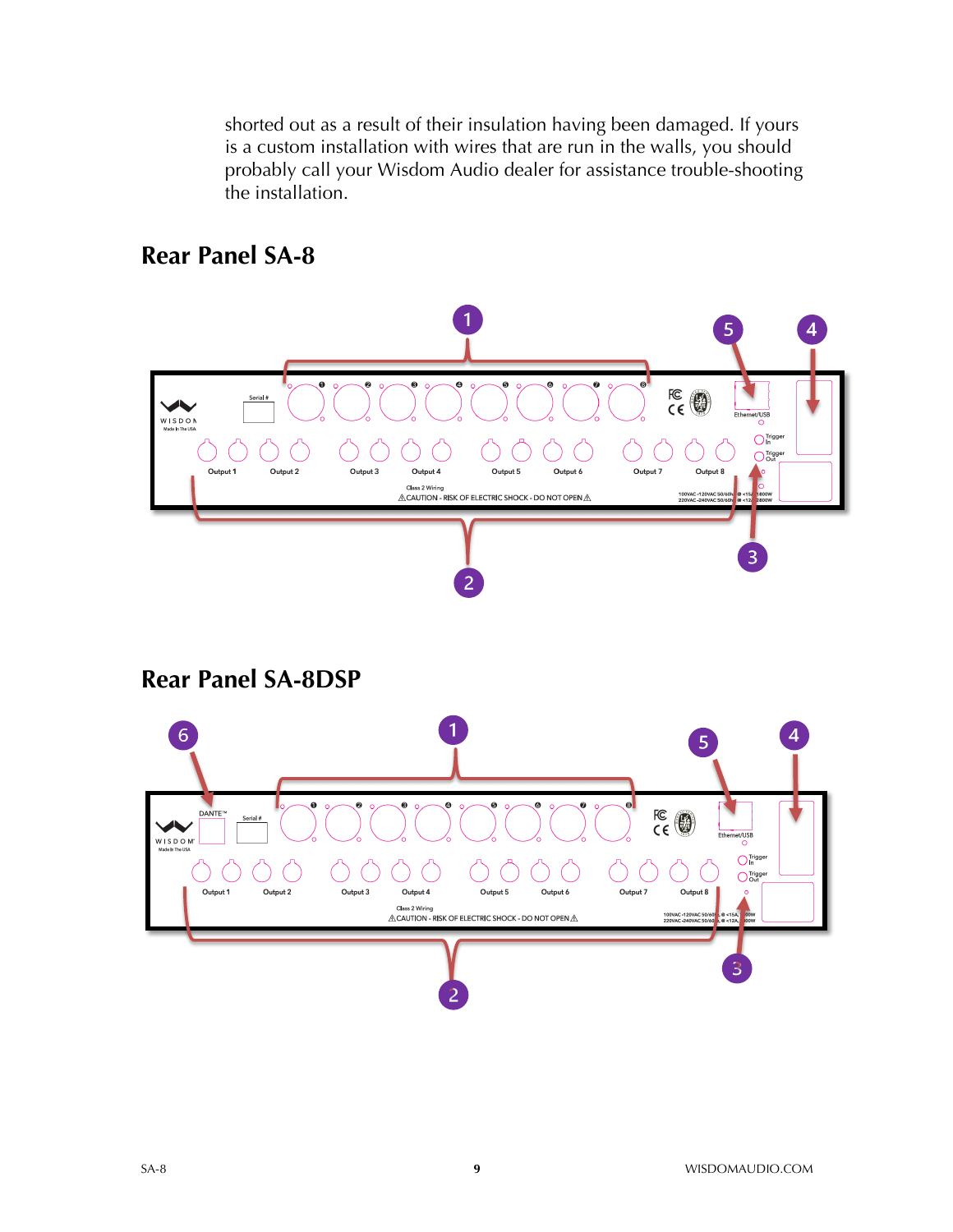- **1. Balanced Audio Inputs**
- **2. Speaker Output Terminals**
- **3. DC Trigger In and Out**
- **4. AC Mains Input (IEC 320-C19) and Switch**
- **5. Ethernet / USB system setup and diagnostics**
- **6. DANTE Audio over IP (Optional SA-8DSP Only)**

### **CAUTION! Turn off the SA-8 before attempting to make or change any connections.**

1. Balanced Audio Inputs

The pin assignments of this XLR-type female input connector are:

**Pin 1:** Chassis ground 1 **Pin 2:** Signal + (non-inverting) **Pin 3:** Signal – (inverting) **Connector ground lug: chassis ground**



These pin assignments are consistent with the standards adopted by the Audio Engineering Society. Connect the appropriate outputs of your preamp to these inputs, using our **WWK-BB8 / CUSTOM-WWK-BB8** balanced audio interconnect kits. If using off the shelf interconnects or making your own cables, only use shielded 3 conductor audio cable.

**2.** Speaker Output Terminals

The Wisdom Audio SA-series amplifiers are equipped with high-current binding posts for output termination to the loudspeaker system. To take full advantage of the amplifier's sonic quality, we recommend using high- quality speaker cable; please see your Wisdom Audio dealer.

#### **CAUTION!**

**NEVER connect a power amplifier's output terminals to any device other than a loudspeaker.**

**NEVER short-circuit the amplifier's output terminals.**

**NEVER connect the output terminals of one amplifier to the output terminals of another amplifier.**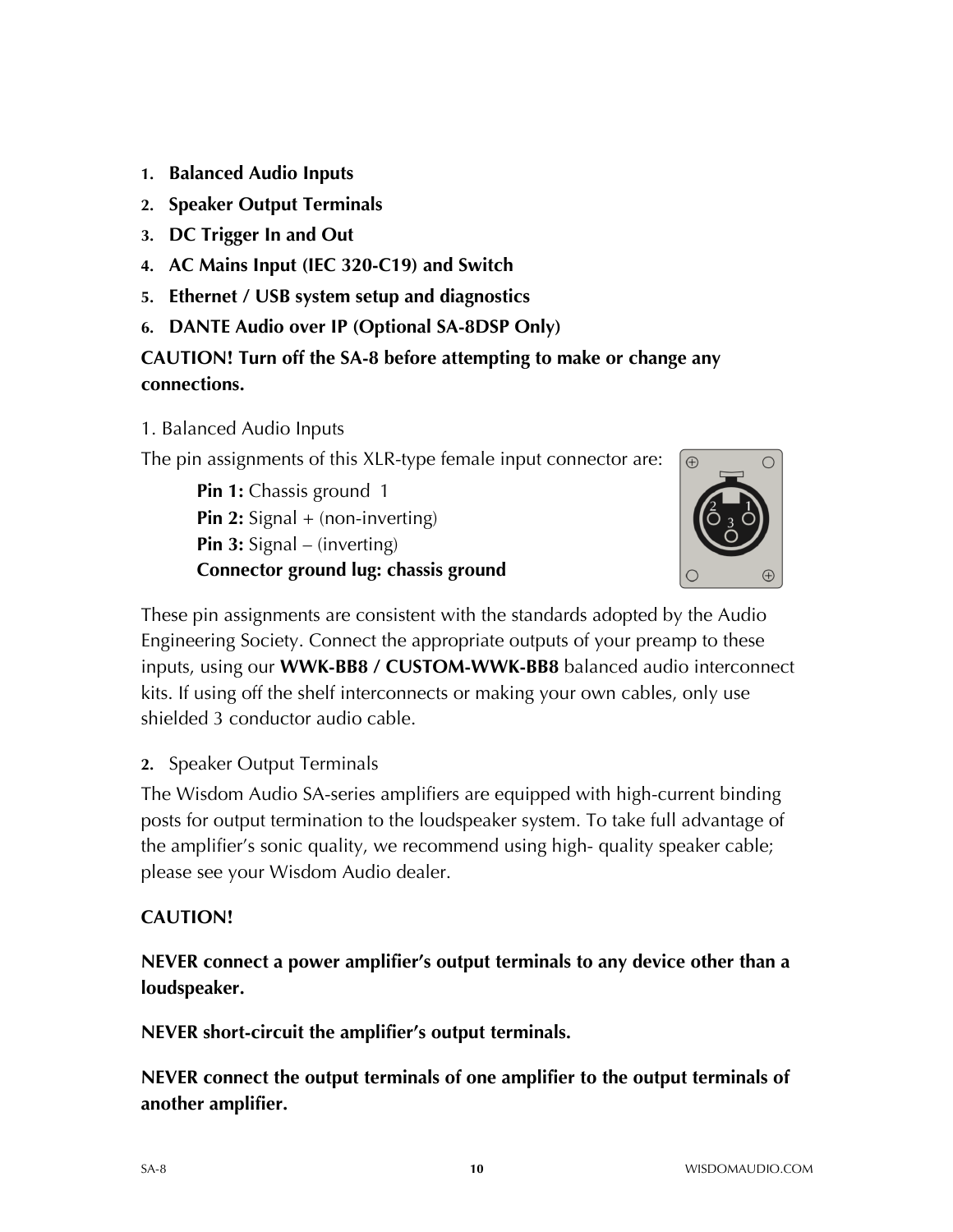Connect the  $+$  (positive) output post of the amplifier to the  $+$  (positive) input terminal of the appropriate loudspeaker. Connect a – (negative or black) output post of the amplifier to the – (negative or black) input terminal of the appropriate loudspeaker. Take care to maintain this proper polarity throughout the system.

### **3.** DC Trigger In and Out

These 12v trigger jacks provide compatibility with a wide range of products to facilitate remote turn-on and turn-off in systems.



Input Signal: 4-20 volts @ less than 10 mA Output Signal: 12 volts @ 100mA

These 1/8" (3.5 mm) "mini-jacks" allow other components to bring the SA-8 in and out of standby. Two such mini-jacks are provided to allow "daisy-chaining" of this turn-on signal with other components, including additional amplifiers.

The remote trigger input will be operated by any positive-polarity DC signal between 4–20 volts (only a few milliamps are required), with tip polarity as shown below

The DC Trigger Input has priority over the front panel switch. Therefore, if a trigger voltage is present at this input connector, the unit will be forced on and the front panel switch will be ignored. When the voltage transitions from high to low (off), the unit will go into standby.

When there is no voltage present at the trigger input (either because the controlling device is not sending, or because the plug is removed), the front panel switch will operate the SA-8, as you would expect.

The 12v Trigger Output jack is driven to a "high" state of 12 volts a few seconds after the SA-8 is turned on and can source as much as 100 mA of current at 12 volts. This signal may be used in turn to control other components, such as additional Wisdom Audio SA-series amplifiers. Each Wisdom Audio component has a short delay built into its DC trigger system to facilitate a staggered turn-on sequence.

Your Wisdom Audio dealer can help you take advantage of these design features to maximize your system's convenience and versatility.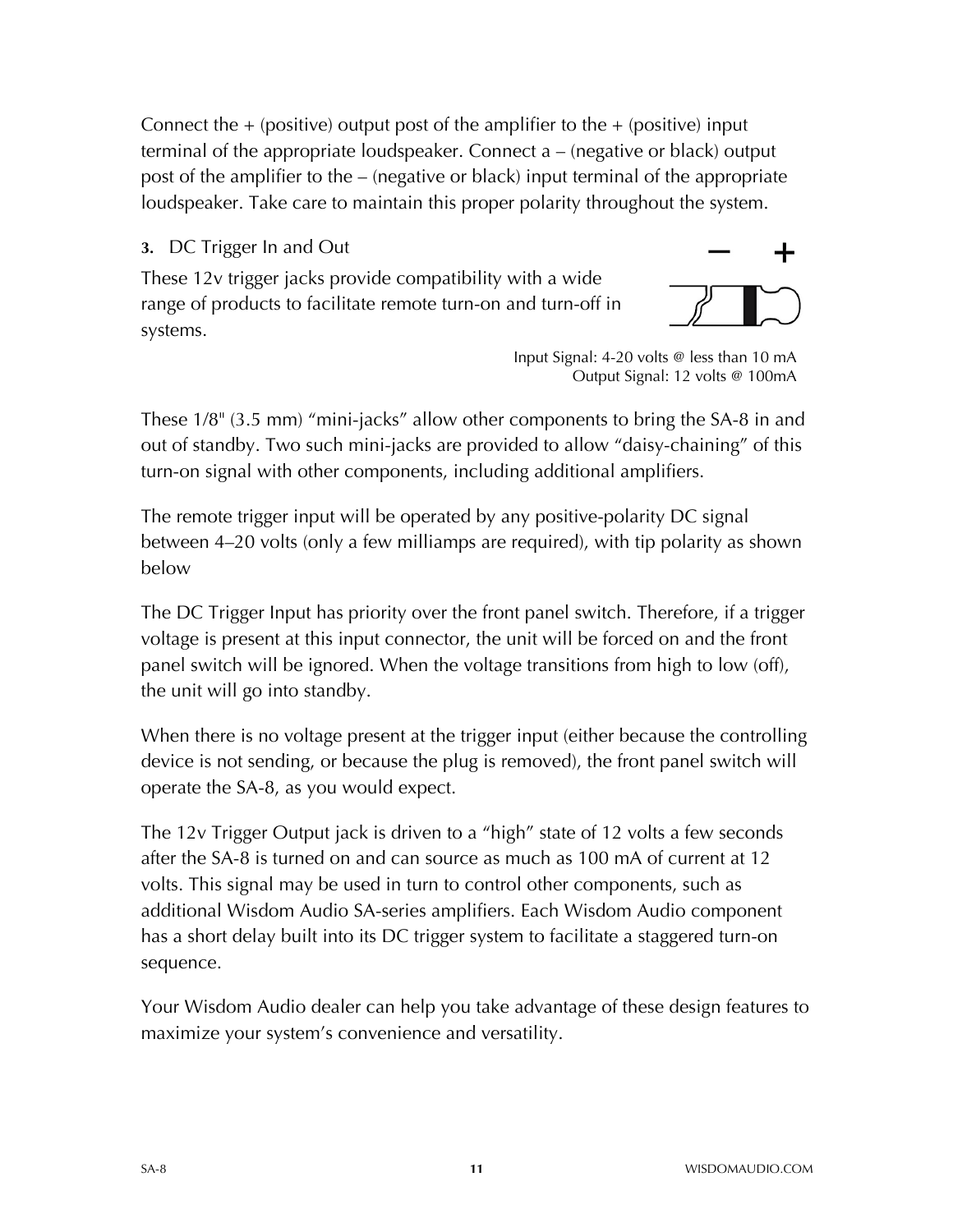### **4.** AC Mains Input and Switch

An IEC 320-C19 removable power cord is used with the SA-8. A high-quality AC mains cord is included with the product, although the use of the standardized IEC receptacle means that you may easily substitute another high-quality AC mains cord if you wish

**Note:** Due to the high current nature of the SA-8, it uses a 20-ampere IEC receptacle, rather than the more common 15-ampere version, and it will not accept a 15-ampere cord. If you decide to use an after-market power cord, it must employ the compatible 20-ampere IEC 320-C19 connector.

WARNING! Your new Wisdom Audio SA-8 has been safety-tested and is designed for operation with a three-conductor power cord. Do not defeat the "third pin" or earth ground of the AC power cord.

An AC mains switch is located above the power cord on the rear panel of the SA-8. This switch may be used to disconnect the unit from the AC mains without having to unplug the SA-8 from the wall outlet.

If you plan to be away for an extended period or have any other reason to turn the SA-8 completely off, you may either unplug the SA-8 or you may use the AC mains switch.

DANGER! Potentially dangerous voltages and current capabilities exist within your SA-8. Do not attempt to open any portion of the SA-8's cabinet. There are no userserviceable parts inside your SA-8. All service of this product must be referred to a qualified Wisdom Audio dealer or distributor.

### **5.** Ethernet and USB

The Ethernet connection allows for simple monitoring of the SA-8. At this time there are no user accessible setting and no connection to the network is required for operation.

For the SA-8DSP, connection to a local network will allow for setup of the internal DSP using the built-in web-server user interface. This should only be conducted by an Authorized Wisdom Audio installer. The ethernet interface does not need to be connected after setup is complete and can be disconnected if desired.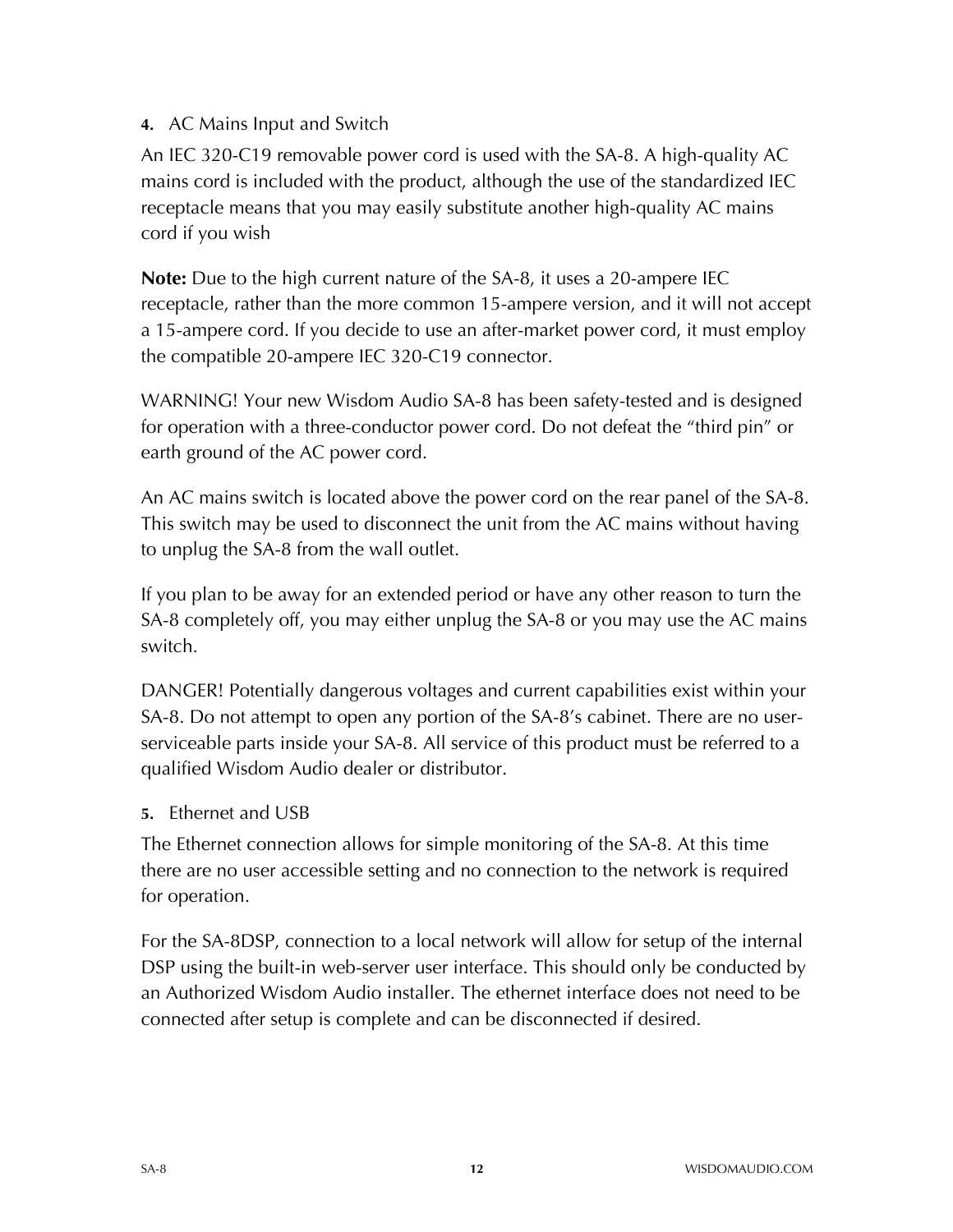The USB connection is included for Factory Use only. If directed by Wisdom Audio this port may be used for diagnostic or firmware updates but is not needed in normal use.

### **6.** DANTE (Optional SA-8 DSP ONLY)

RJ45 connection for DANTE and AES67 audio. Proper connection should only be done by trained installers. DANTE training can be obtained by contacting www.Audinate.com. Training is free and available online. Do not connect the home network to this connection unless directed by Wisdom Audio, or by an Audinate trained or DANTE certified installer.

## **Care & Maintenance**

To remove dust from the cabinet of your SA-8, use a feather duster or a lint-free soft cloth. To remove dirt and fingerprints, we recommend isopropyl alcohol and a soft cloth. Dampen the cloth with alcohol first and then lightly clean the surface of the SA-8 with the cloth. Do not use excessive amounts of alcohol that might drip off the cloth and into the SA-8.

**CAUTION!** At no time should liquid cleaners be applied directly to the SA-8, as direct application of liquids may result in damage to electronic components within the unit.

# **North American Warranty**

### **Standard Warranty**

When purchased from and installed by an authorized Wisdom Audio dealer, Wisdom Audio electronic products are warranted to be free from defects in material and workmanship under normal use for a period of five years from the original date of purchase.

**IMPORTANT:** Wisdom Audio electronics are designed for installation and operation in environmentally controlled conditions, such as are found in normal residential environments. When used in harsh conditions such as outdoors or in marine applications, the warranty is three years from the original date of purchase.

During the warranty period, any Wisdom Audio products exhibiting defects in materials and/or workmanship will be repaired or replaced, at our option, without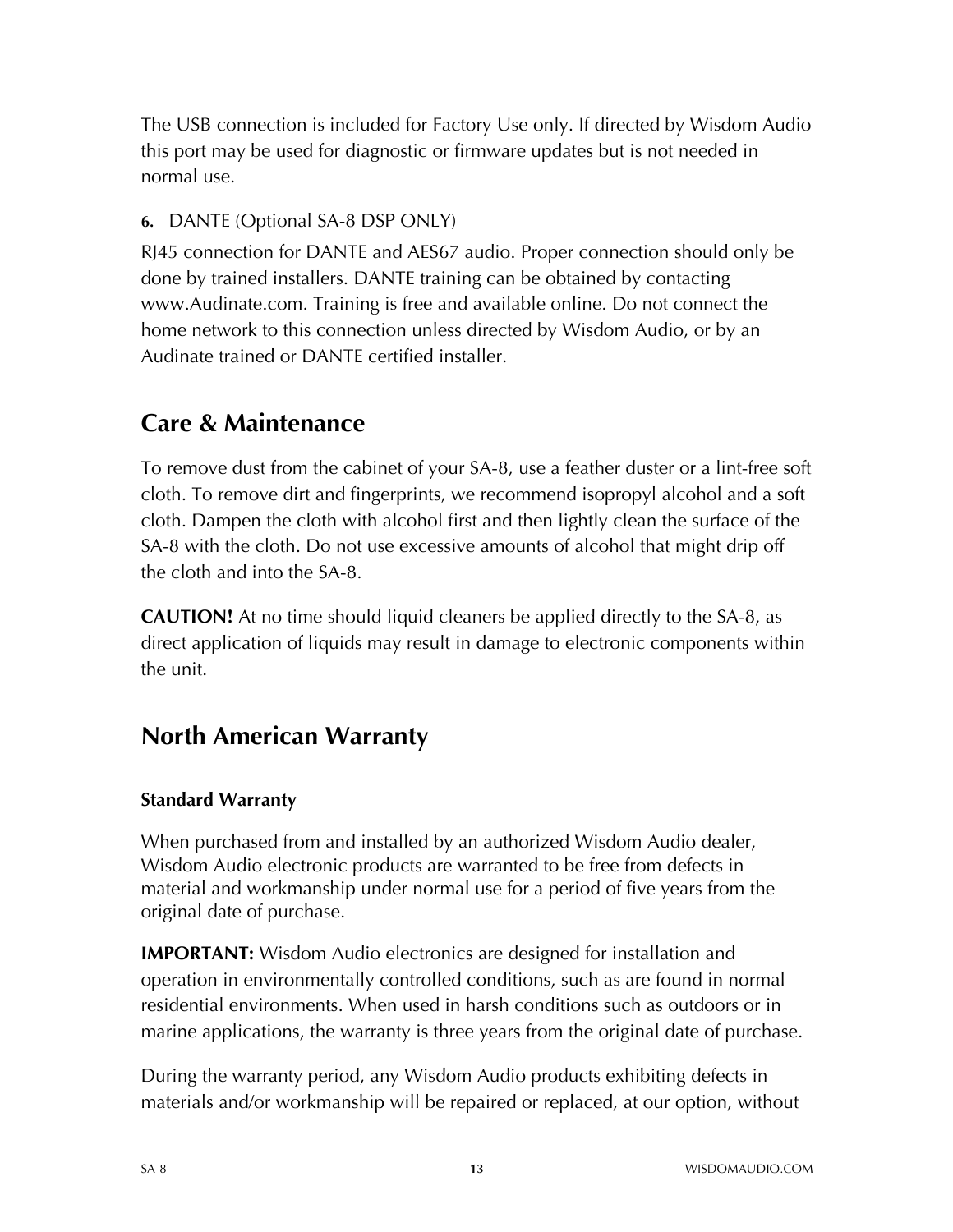charge for either parts or labor, at our factory. The warranty will not apply to any Wisdom Audio products that has been misused, abused, altered, or installed and calibrated by anyone other than an authorized Wisdom Audio dealer.

Any Wisdom Audio product not performing satisfactorily may be returned to the factory for evaluation. Return authorization must first be obtained by either calling or writing the factory prior to shipping the component. The factory will pay for return shipping charges only if the component is found to be defective as mentioned above. There are other stipulations that may apply to shipping charges.

There is no other express warranty on Wisdom Audio products. Neither this warranty nor any other warranty, express or implied, including any implied warranties of merchantability or fitness, shall extend beyond the warranty period. No responsibility is assumed for any incidental or consequential damages. Some states do not allow limitations on how long an implied warranty lasts and other states do not allow the exclusion or limitation of incidental or consequential damages, so the above limitation or exclusion may not apply to you.

This warranty gives you specific legal rights, and you may also have other rights, which vary from state to state. This warranty is applicable in the United States and Canada only. Outside of the U.S. and Canada, please contact your local, authorized Wisdom Audio distributor for warranty and service information.

# **Obtaining Service**

We take great pride in our dealers. Experience, dedication, and integrity make these professionals ideally suited to assist with our customers' service needs.

If your Wisdom Audio amplifier must be serviced, please contact your dealer. Your dealer will then decide whether the problem can be remedied locally, or whether to contact Wisdom Audio for further service information or parts, or to obtain a Return Authorization. The Wisdom Audio Service Department works closely with your dealer to solve your service needs expediently.

**IMPORTANT:** Return authorization must be obtained from Wisdom Audio's Service Department BEFORE a unit is shipped for service.

It is extremely important that information about a problem be explicit and complete. A specific, comprehensive description of the problem helps your dealer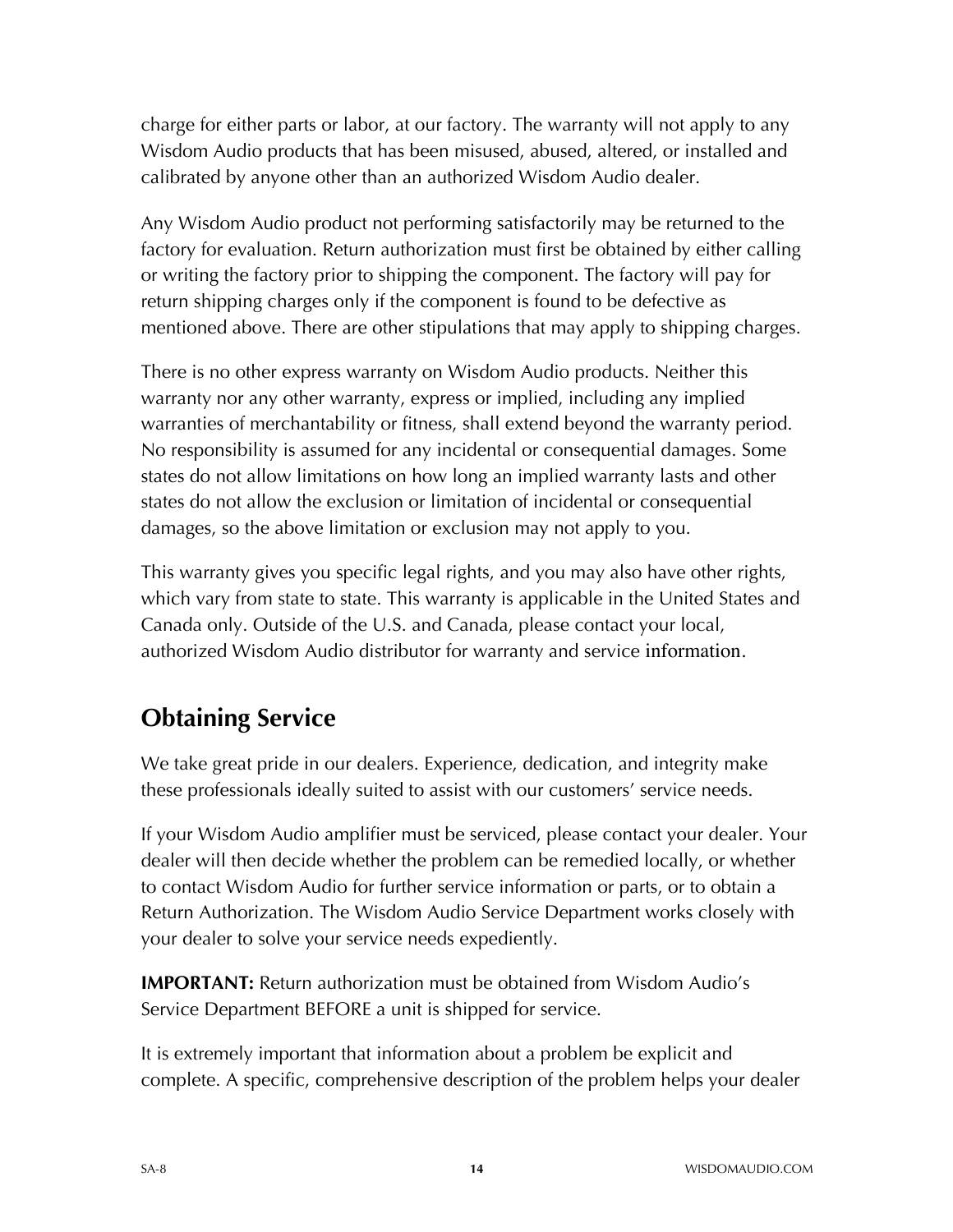and the Wisdom Audio Service Department locate and repair the difficulty as quickly as possible.

A copy of the original bill of sale will serve to verify warranty status. Please include it with the unit when it is brought in for warranty service.

**WARNING:** All returned units must be packaged in their original packaging, and the proper return authorization numbers must be marked on the outer carton for identification. Shipping the unit in improper packaging may void the warranty, as Wisdom Audio cannot be responsible for the resulting shipping damage.

Your dealer can order a new set of shipping materials for you if you need to ship your loudspeaker and no longer have the original materials. There will be a charge for this service. We strongly recommend saving all packing materials in case you need to ship your unit someday.

If the packaging to protect the unit is, in our opinion or that of our dealer, inadequate to protect the unit, we reserve the right to repackage it for return shipment at the owner's expense. Neither Wisdom Audio nor your dealer can be responsible for shipping damage due to improper (that is, non-original) packaging.

## **Specifications**

All specifications are subject to change at any time to improve the product.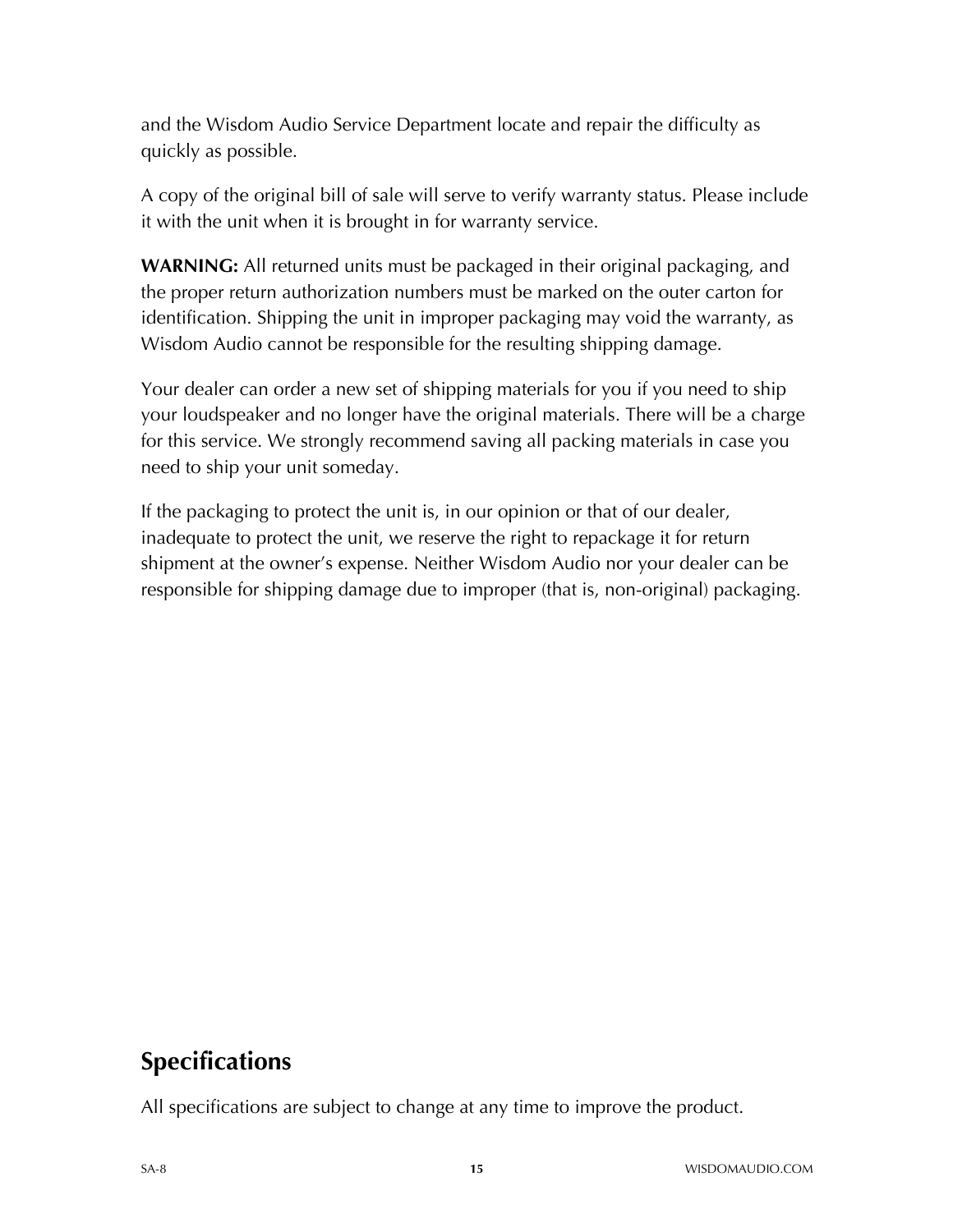- **Rated power output per channel, from 20 Hz–20 kHz at <1.0% THD**
	- o 400 w/ch continuous rms power @ 4Ω;
	- o 200 w/ch continuous rms power @ 8Ω;
- **Voltage gain:** >30 dB
- **Input sensitivity:** 1.2V for full output
- **Input impedance:** 25 kΩ (balanced)
- **Polarity:** Non-inverting, Pin 2 positive
- **Signal to Noise ratio:** –110 dB (ref 1V rms, A-wtd.)
- **Output impedance:** Less than 0.05Ω from 20–20,000 Hz
- **Thermal load:** 7 BTU/minute or less [preliminary]
- **Mains Voltage:** 100V-240V, 50hz-60hz; IEC 320-C19 Mains Socket
- **Power consumption:** 1800W [preliminary] (±5%) at full power, all channels driven
- **Power consumption:**  $10W (\pm 5\%)$  [preliminary] at idle and  $0.5W (\pm 5\%)$  in standby
- **Operating Temperature:**  $41^\circ$  F  $95^\circ$  F ( $5^\circ$  C  $35^\circ$  C)
- **Shipping weight:** 25 lbs. (11.5 kg)
- **Dimensions HxWxD:** 3.75" x 17" x 13.63" (8.57cm x 43.2cm x 34.7cm)

For more information, see your Wisdom Audio dealer or contact:

#### **Wisdom Audio**

1572 College Parkway, Suite 164 Carson City, NV 89706 wisdomaudio.com information@wisdomaudio.com (775) 887-8850



## **SA-8 Dimensions**